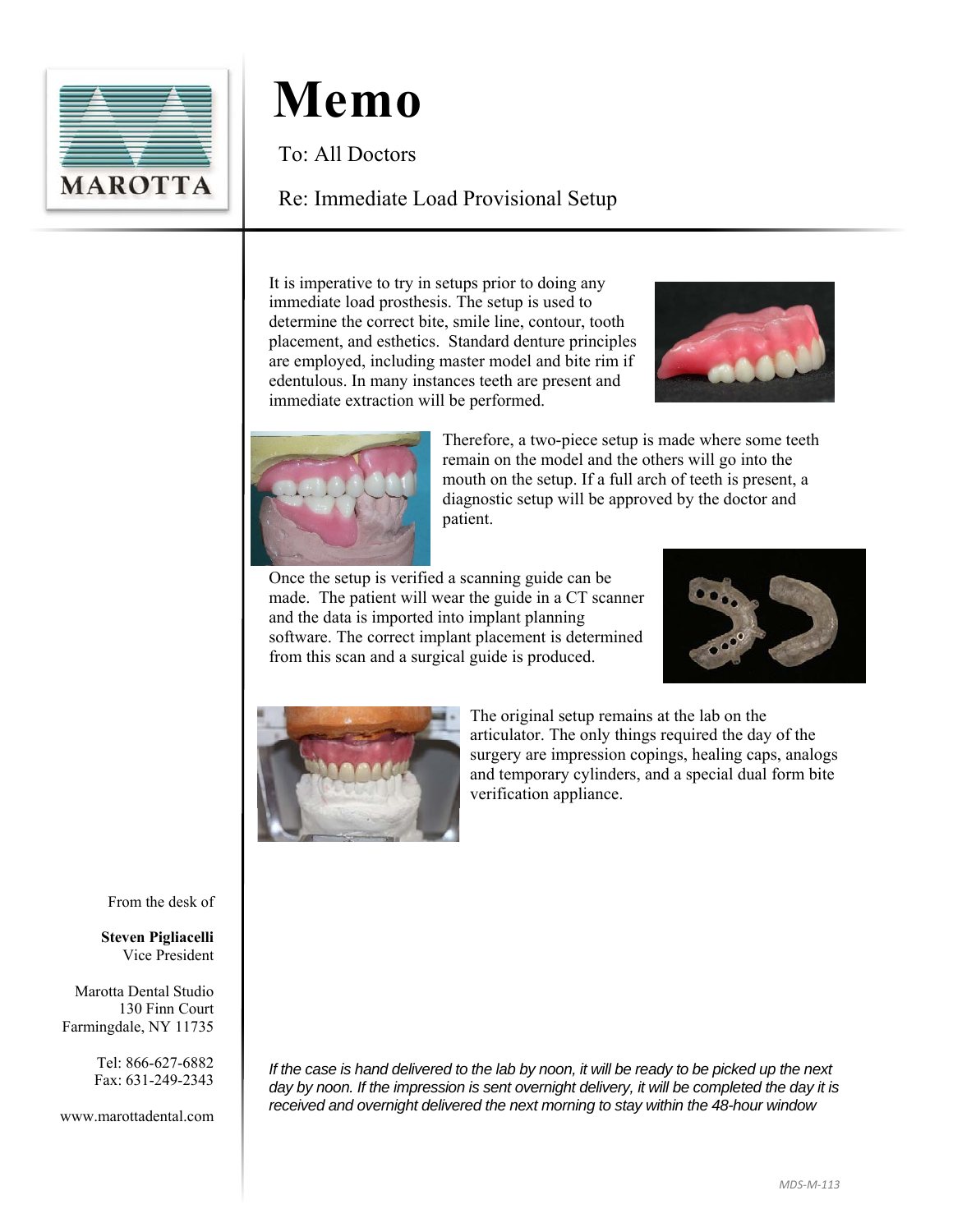

To: All Doctors

#### Re: Immediate Load Provisional Impression Procedure

Before you take the impression, you must remove the healing cap. It is plastic with a screw inside of it. You can remove the screw by unscrewing it with a unigrip screwdriver, which is also used for the final restoration screw.

Place the impression copings on top of the implants one at a time. Be especially careful not to remove all the healing abutments at one time. In the time it takes to place the individual impression copings, the tissue can start to shrink around the implants. Turn the entire impression coping clockwise on top of the abutment. The impression coping will screw onto the abutment.





Tighten with finger pressure. If it is too slippery, you can use a dental dam to get a better grip. When completed, the impression coping will be flush to the base of the abutment. Take an X-ray to confirm that the impression coping is fully seated.

Fill the tray with impression material. Use polyether or polyvinyl impression material. Inject some material around the impression coping. Place the tray into

the mouth. After the material hardens, remove the impression from the mouth. Remove the impression coping from the abutments in the mouth and replace the healing abutments. Send the impression coping back to the lab with the impression.



From the desk of

**Steven Pigliacelli**  Vice President

Marotta Dental Studio 130 Finn Court Farmingdale, NY 11735

> Tel: 866-627-6882 Fax: 631-249-2343

www.marottadental.com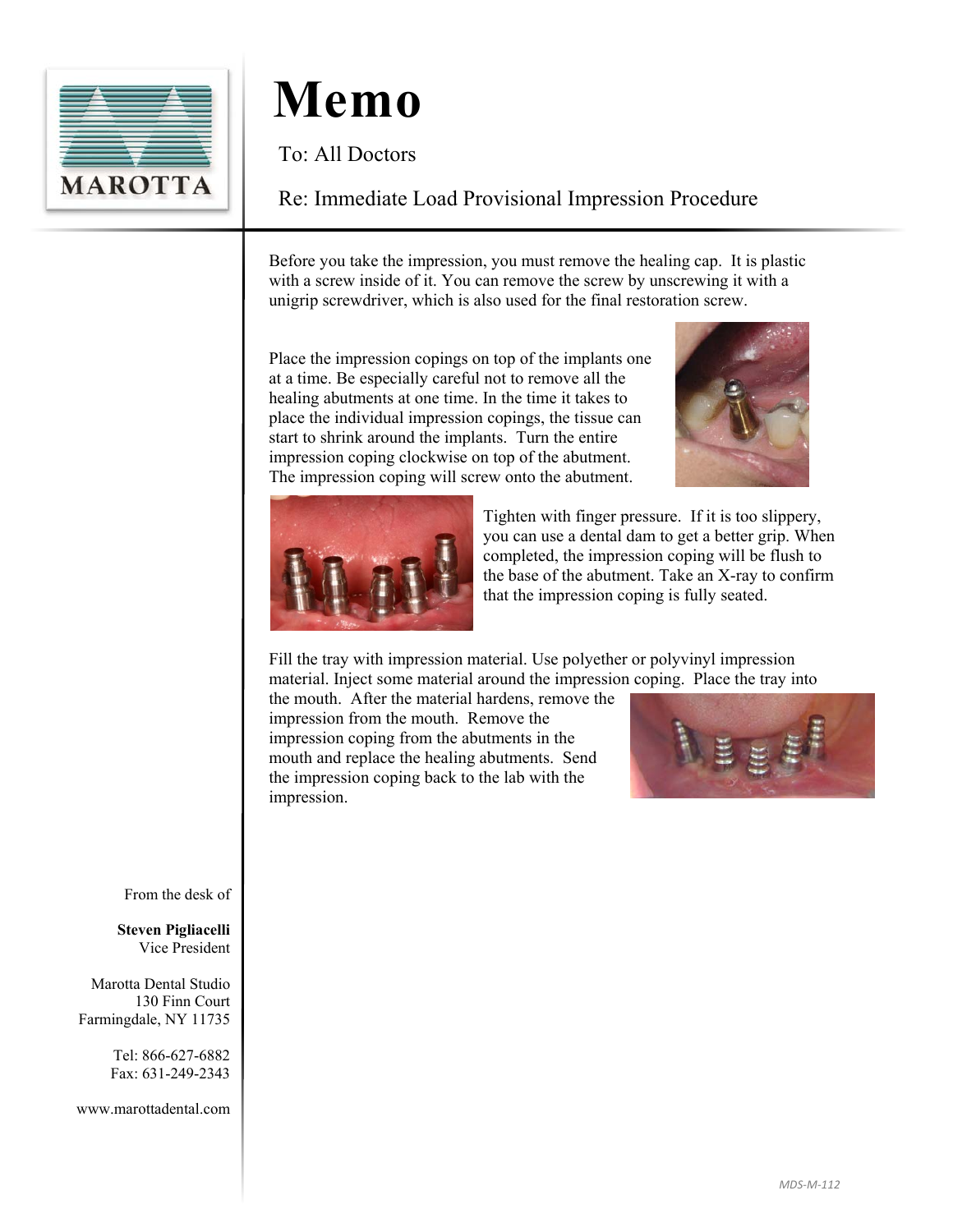

To: All Doctors

### Re: Immediate Load Provisional Bite Verification Appliance

The original setup remains at the lab on the articulator. The only things required the day of the surgery are impression copings, healing caps, analogs and temporary cylinders, and a special dual form bite verification appliance.





Place the healing caps onto the abutments in the mouth. Place the bite verification appliance onto the opposing teeth.



The patient should be able to close his or her mouth with enough clearance inside for the healing caps. If the excess material is cutting or pinching the patient's gum it can be trimmed.



The bite appliance mimics the final prosthesis. If all looks good, open the patient's mouth and place impression material into the appliance. Have the patient close down to the same position as before and allow the material to set. After it sets, open the patient's mouth and remove it.

Pack the impression, the bite verification appliance, and all necessary materials in a bag and send to the lab.

From the desk of

**Steven Pigliacelli**  Vice President

Marotta Dental Studio 130 Finn Court Farmingdale, NY 11735

> Tel: 866-627-6882 Fax: 631-249-2343

www.marottadental.com

*If the case is hand delivered to the lab by noon, it will be ready to be picked up the next day by noon. If the impression is sent overnight delivery, it will be completed the day it is received and overnight delivered the next morning to stay within the 48-hour window*